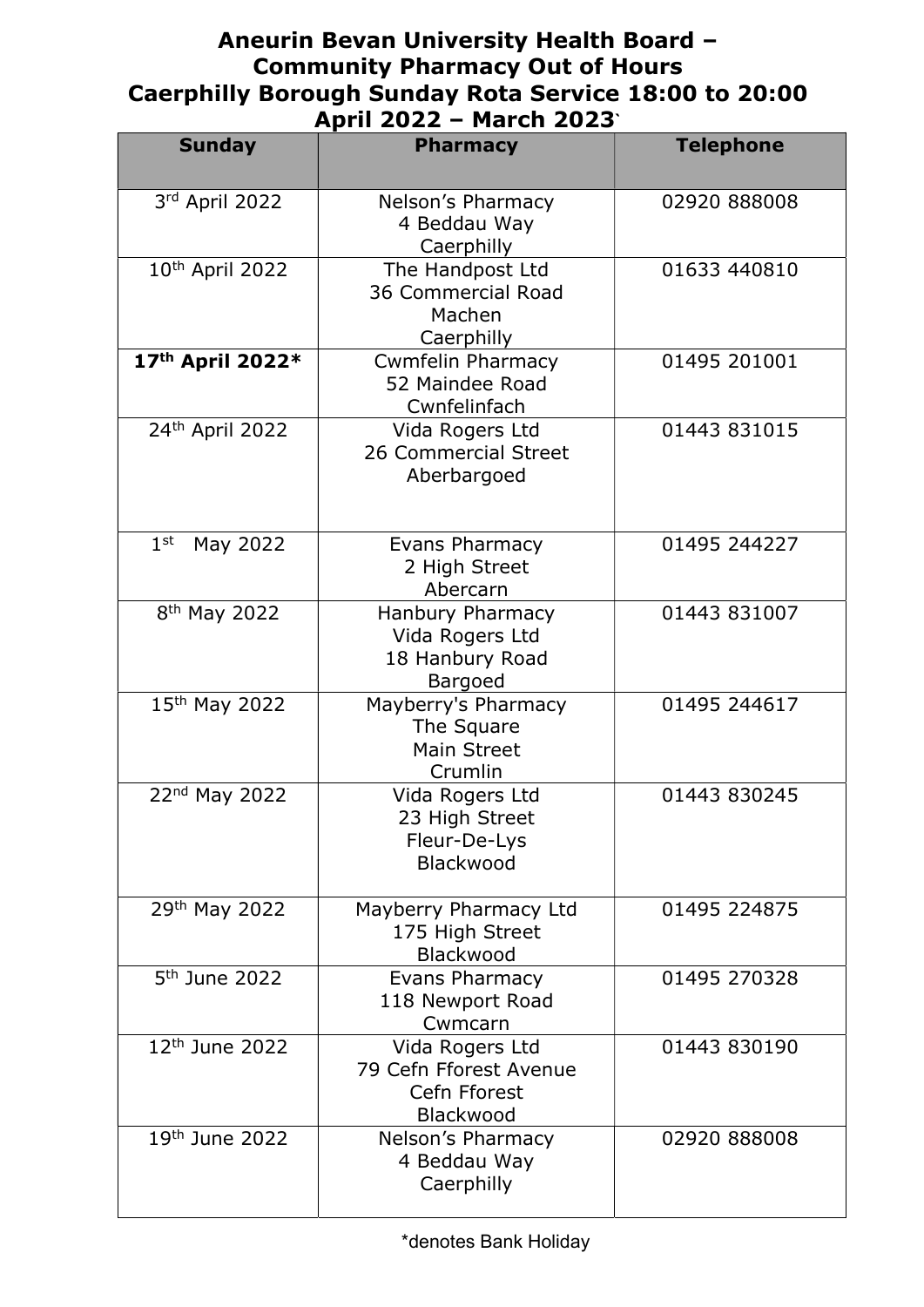| 26 <sup>th</sup> June 2022         | The Handpost Ltd<br>36 Commercial Road<br>Machen<br>Caerphilly           | 01633 440810 |
|------------------------------------|--------------------------------------------------------------------------|--------------|
| 3rd July 2022                      | <b>Cwmfelin Pharmacy</b><br>52 Maindee Road<br>Cwnfelinfach              | 01495 201001 |
| 10 <sup>th</sup> July 2022         | Vida Rogers Ltd<br>26 Commercial Street<br>Aberbargoed                   | 01443 831015 |
| 17 <sup>th</sup> July 2022         | Evans Pharmacy<br>2 High Street<br>Abercarn                              | 01495 244227 |
| 24th July 2022                     | Hanbury Pharmacy<br>Vida Rogers Ltd<br>18 Hanbury Road<br><b>Bargoed</b> | 01443 831007 |
| 31 <sup>st</sup> July 2022         | Mayberry's Pharmacy<br>The Square<br>Main Street<br>Crumlin              | 01495 244617 |
| 7 <sup>th</sup> August 2022        | Vida Rogers Ltd<br>23 High Street<br>Fleur-De-Lys<br>Blackwood           | 01443 830245 |
| $14th$ August 2022                 | Mayberry Pharmacy Ltd<br>175 High Street<br>Blackwood                    | 01495 224875 |
| 21st August 2022                   | Evans Pharmacy<br>118 Newport Road<br>Cwmcarn                            | 01495 270328 |
| 28 <sup>th</sup> August 2022       | Vida Rogers Ltd<br>79 Cefn Fforest Avenue<br>Cefn Fforest<br>Blackwood   | 01443 830190 |
| 4 <sup>th</sup> September<br>2022  | Nelson's Pharmacy<br>4 Beddau Way<br>Caerphilly                          | 02920 888008 |
| 11 <sup>th</sup> September<br>2022 | The Handpost Ltd<br>36 Commercial Road<br>Machen<br>Caerphilly           | 01633 440810 |
| 18 <sup>th</sup> September<br>2022 | <b>Cwmfelin Pharmacy</b><br>52 Maindee Road<br>Cwnfelinfach              | 01495 201001 |
| 25 <sup>th</sup> September<br>2022 | Vida Rogers Ltd<br>26 Commercial Street<br>Aberbargoed                   | 01443 831015 |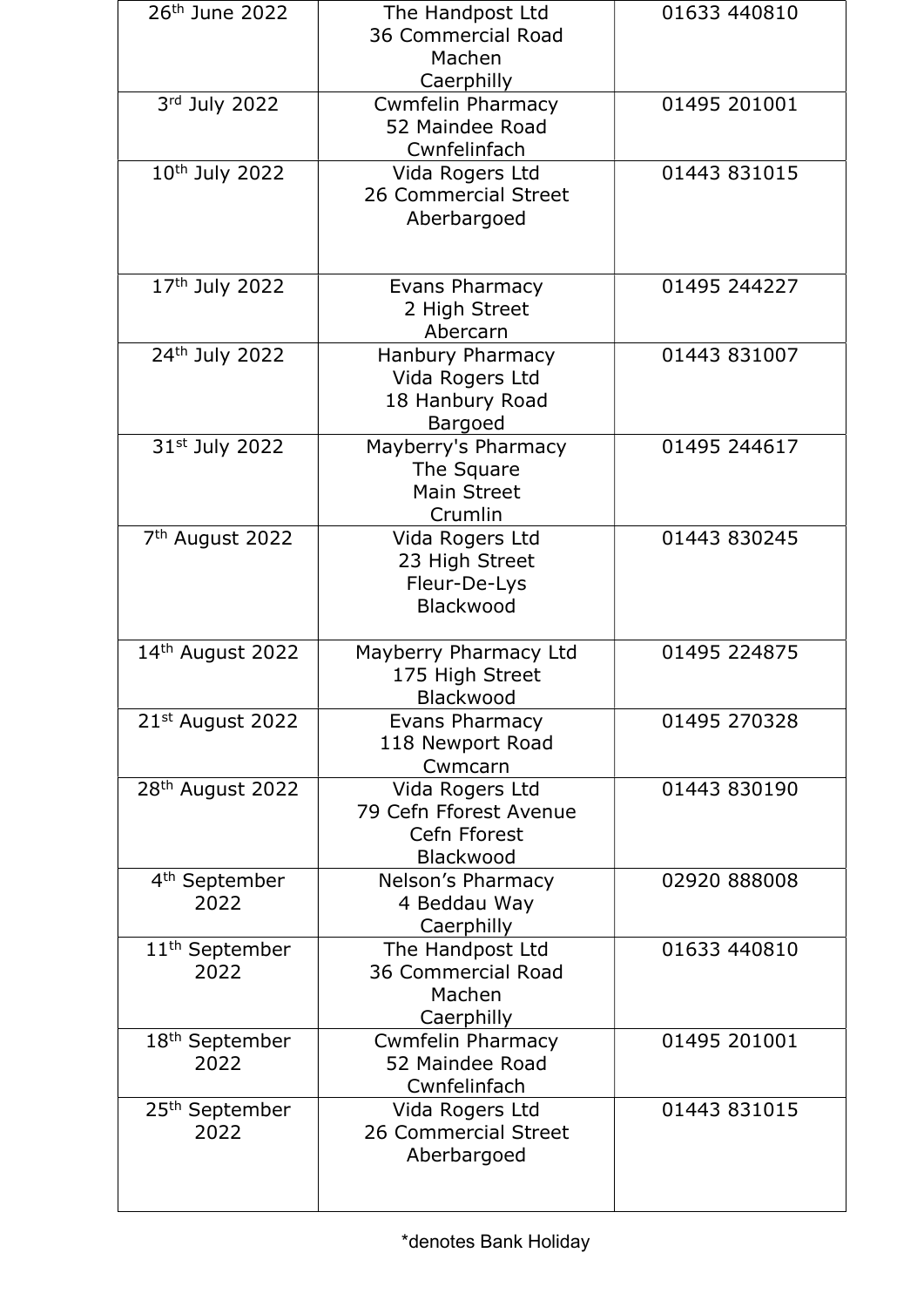| 2 <sup>nd</sup> October 2022        | Evans Pharmacy<br>2 High Street<br>Abercarn                              | 01495 244227 |
|-------------------------------------|--------------------------------------------------------------------------|--------------|
| 9 <sup>th</sup> October 2022        | Hanbury Pharmacy<br>Vida Rogers Ltd<br>18 Hanbury Road<br>Bargoed        | 01443 831007 |
| 16 <sup>th</sup> October 2022       | Mayberry's Pharmacy<br>The Square<br>Main Street<br>Crumlin              | 01495 244617 |
| 23rd October 2022                   | Vida Rogers Ltd<br>23 High Street<br>Fleur-De-Lys<br>Blackwood           | 01443 830245 |
| 30th October 2022                   | Mayberry Pharmacy Ltd<br>175 High Street<br>Blackwood                    | 01495 224875 |
| 6 <sup>th</sup> November 2022       | Evans Pharmacy<br>118 Newport Road<br>Cwmcarn                            | 01495 270328 |
| 13 <sup>th</sup> November<br>2022   | Vida Rogers Ltd<br>79 Cefn Fforest Avenue<br>Cefn Fforest<br>Blackwood   | 01443 830190 |
| 20 <sup>th</sup> November<br>2022   | Nelson's Pharmacy<br>4 Beddau Way<br>Caerphilly                          | 02920 888008 |
| 27 <sup>th</sup> November<br>2022   | The Handpost Ltd<br>36 Commercial Road<br>Machen<br>Caerphilly           | 01633 440810 |
| 4 <sup>th</sup> December 2022       | <b>Cwmfelin Pharmacy</b><br>52 Maindee Road<br>Cwnfelinfach              | 01495 201001 |
| 11 <sup>th</sup> December<br>2022   | Vida Rogers Ltd<br>26 Commercial Street<br>Aberbargoed                   | 01443 831015 |
| 18 <sup>th</sup> December<br>2022   | Evans Pharmacy<br>2 High Street<br>Abercarn                              | 01495 244227 |
| 25 <sup>th</sup> December<br>2022 * | Hanbury Pharmacy<br>Vida Rogers Ltd<br>18 Hanbury Road<br><b>Bargoed</b> | 01443 831007 |
| $1st$ January 2023                  | Mayberry's Pharmacy<br>The Square<br>Main Street<br>Crumlin              | 01495 244617 |